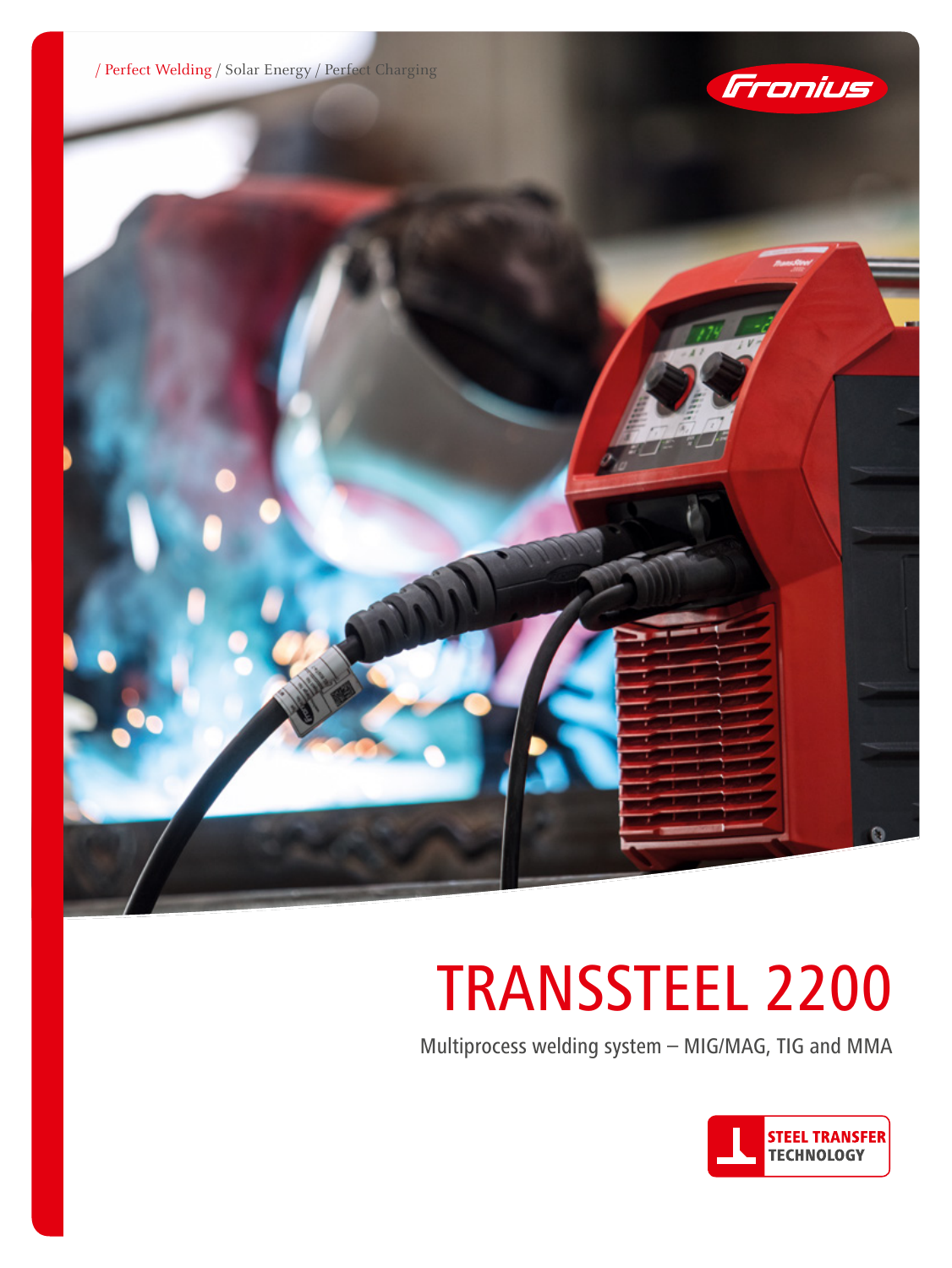## 24 DIFFERENT WELDING TASKS A DAY. ONE POWER SOURCE FOR THEM ALL.

For the TransSteel 2200, it's all the same. Construction site or workshop. Machine and steel construction or pipeline and crane construction. Rolling stock or containers. The TransSteel 2200 easily masters MIG/MAG, TIG and MMA welding to the same high level.

> So what's your welding challenge? Let's get connected.





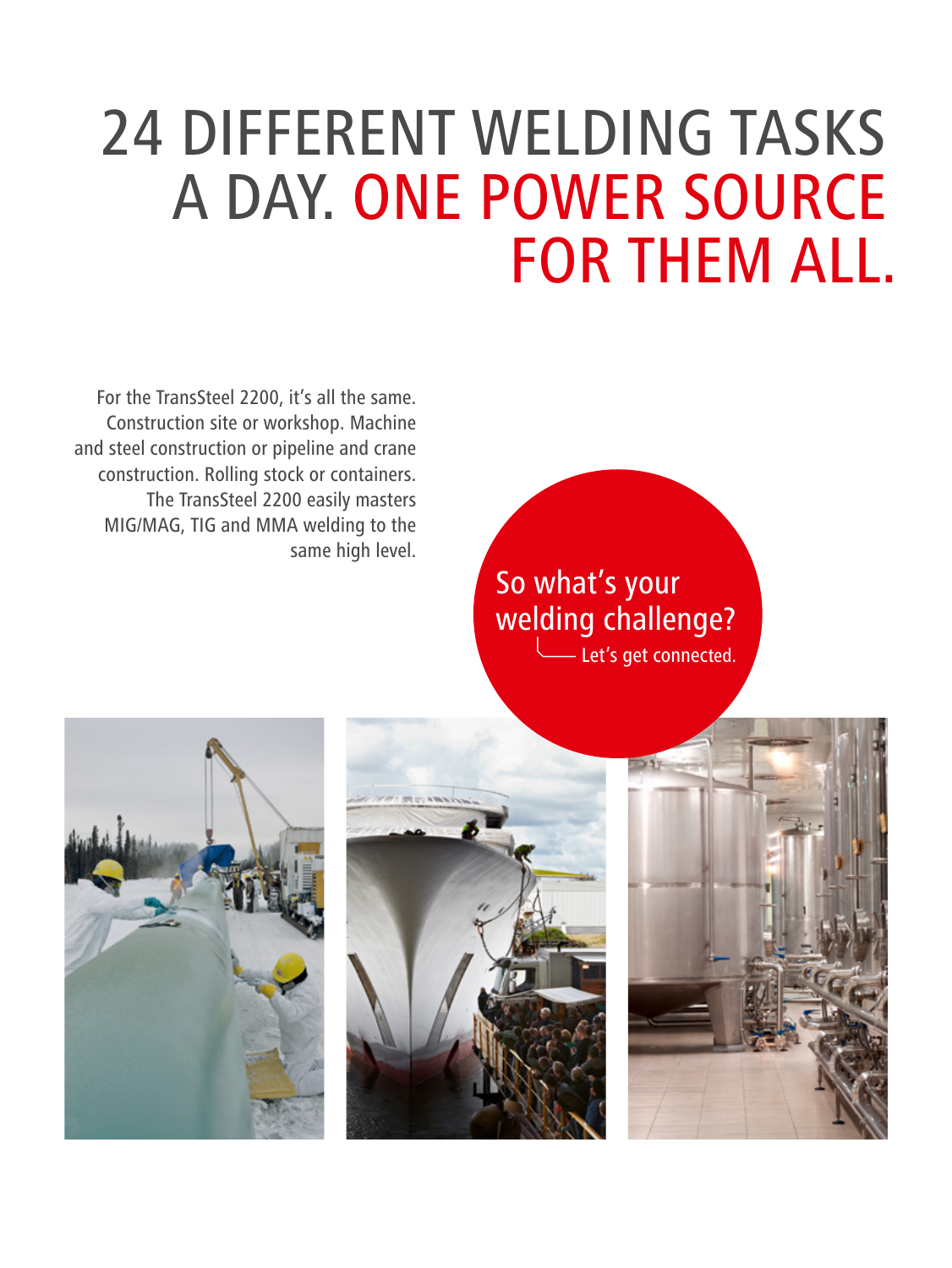## THE ADVANTAGES OF THE TRANSSTEEL 2200







## THREE PROCESSES, ONE POWER SOURCE

- / MIG/MAG, TIG and MMA welding
- / No compromises with the individual welding processes
- / Rapid switching between the processes
- / Easy process switchover thanks to an additional gas solenoid valve on the rear

## STATIONARY AND PORTABLE

- / Suitable for workshops, construction sites and assembly work
- / Easy to move 15 kg
- / Carry handle plus an optional carrying strap
- / Skid runners on the sides
- / Compensation of mains voltage fluctuations in long mains leads

### SIMPLE TO OPERATE

- / The same intuitive operating concept common to all Fronius power sources
- / All important parameters can be viewed and adjusted on the front panel
- / Additional settings options in the sub-menu
- / Parameters can be changed through turn/press function



- / Internal wirefeeder for D100 and D200 wirespools
- / Newly developed two-roller motor plate for stable wirefeed
- / Wearing parts box inside the power source

## PROPERTIES

| MIG/MAG                                   | TIG                   | <b>MMA</b>                                      |                                                                              |
|-------------------------------------------|-----------------------|-------------------------------------------------|------------------------------------------------------------------------------|
| Up to $220 \text{ A}$                     | Up to $230 \text{ A}$ | Up to 180 A                                     | $15 \text{ kg}$<br>/ Multivoltage 120 - 230 V                                |
| $\varnothing$ 0.8 – 1.2 mm                | LiftArc ignition      | $Q$ 1.5 – 4 mm                                  | / Duty cycle 30% (220 A)                                                     |
| Steel, aluminium, CrNi<br>characteristics | Pulse welding         | Perfect ignition properties<br>without sticking | / Steel, CrNi, CuSi, rutile FCW, metal-cored,<br>self-shielded, AlMg5, AlSi5 |
| Spot and interval<br>welding              | <b>TAC</b> function   |                                                 | / Up to 1.2 mm wire diameter                                                 |